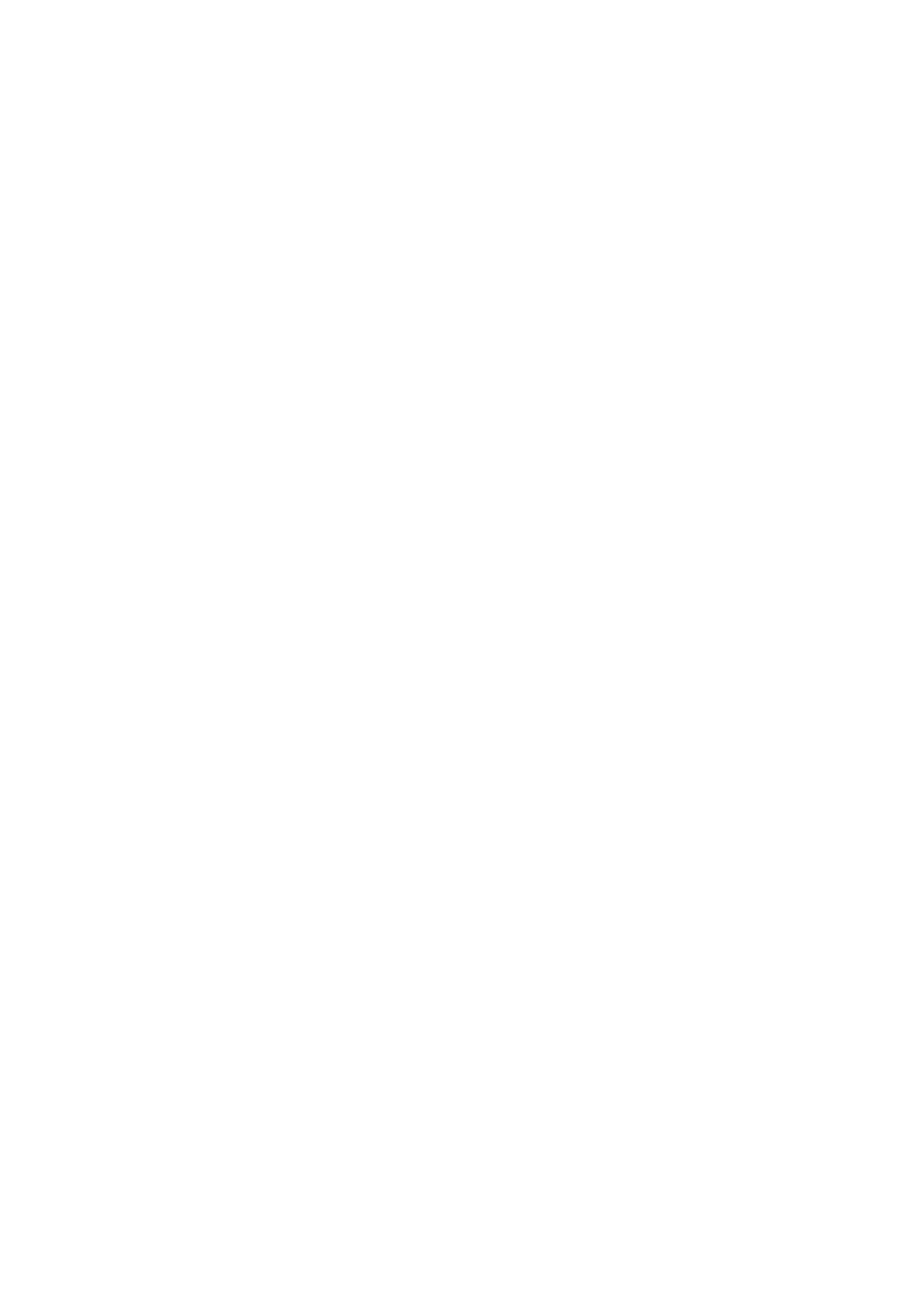#### **Contents**

# **CONTENTS**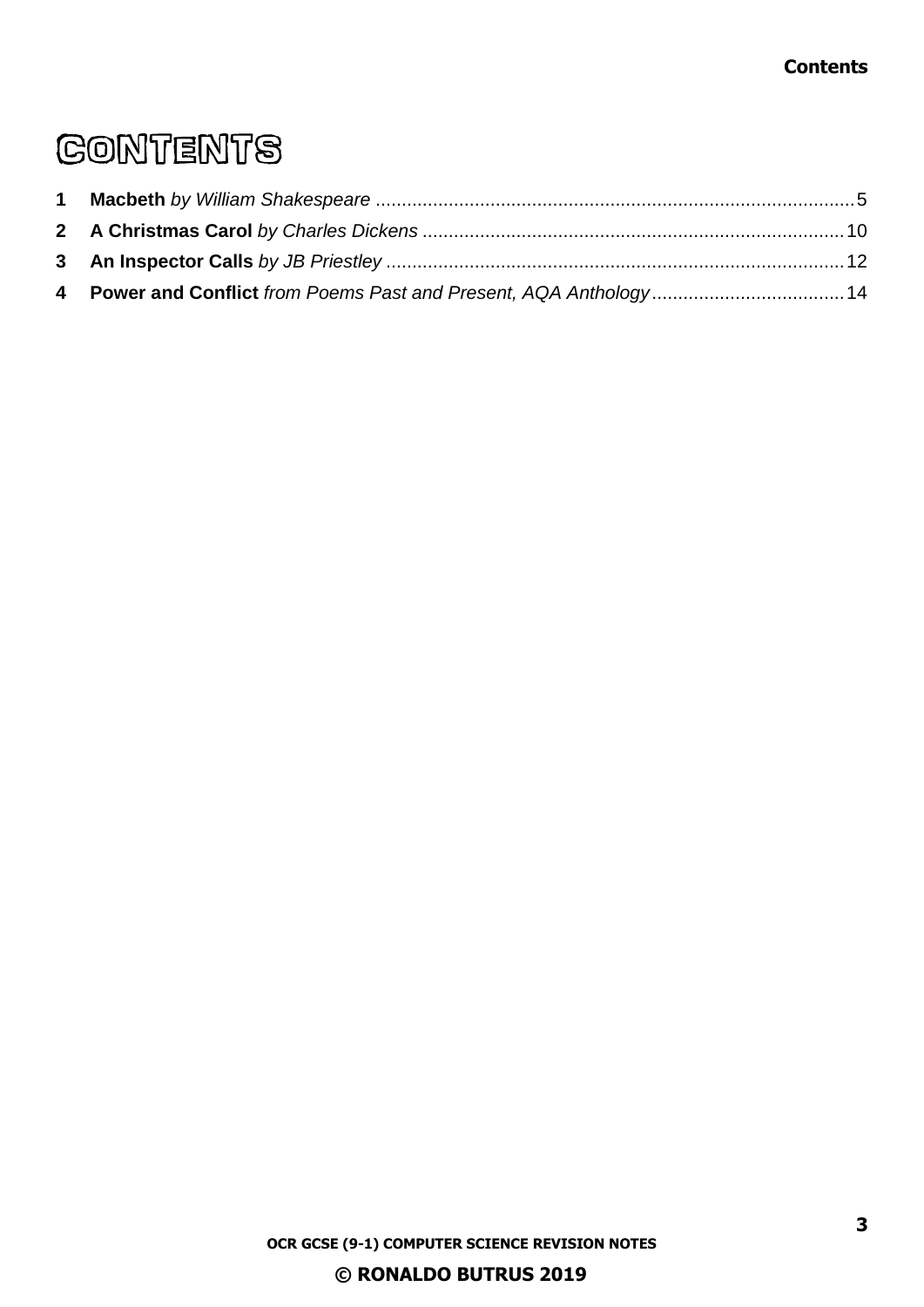# USING THIS BOOK

## **1 This is a chapter**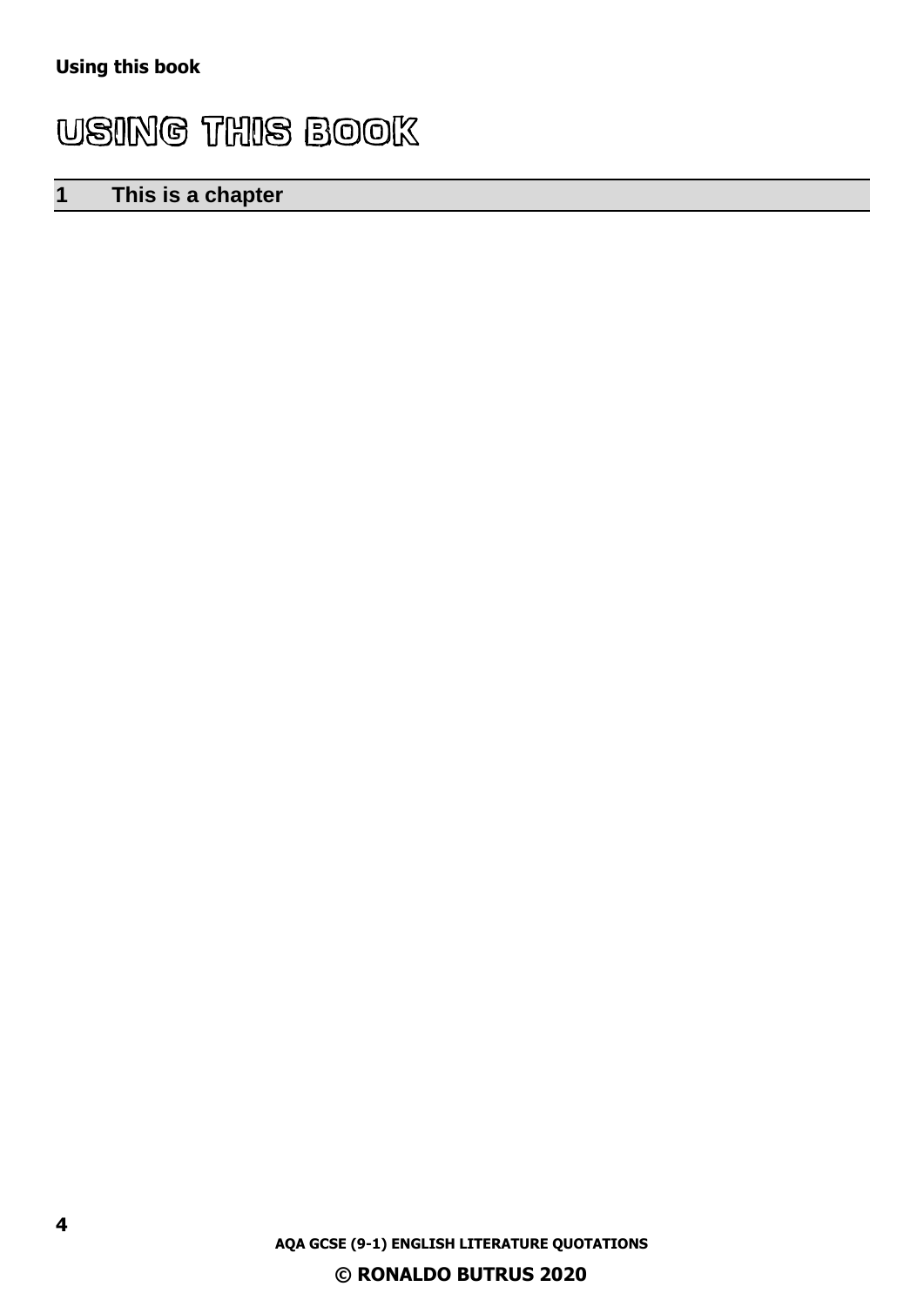## <span id="page-4-0"></span>**1 Macbeth** *by William Shakespeare*

| Act                     | <b>Scene</b>                                                                           | <b>Summary</b>                                                                                                 |  |
|-------------------------|----------------------------------------------------------------------------------------|----------------------------------------------------------------------------------------------------------------|--|
| $\overline{1}$          | The three Witches meet during a storm and declare their intention to meet Macbeth<br>1 |                                                                                                                |  |
|                         | $\overline{2}$                                                                         | Sergeant tells King Duncan and Malcolm about Macbeth and Banquo's bravery against the                          |  |
|                         |                                                                                        | Thane of Cawdor, Macbeth is ordered to be the Thane of Cawdor                                                  |  |
|                         | $\overline{3}$                                                                         | The Witches meet Macbeth and Banquo, telling Macbeth he will be Thane of Cawdor and a                          |  |
|                         |                                                                                        | future king, and that Banquo will not be a future king but his descendants will rule                           |  |
|                         | $\overline{\mathbf{4}}$                                                                | Duncan praises Macbeth and tells him he will visit his castle in Inverness, and announces                      |  |
|                         |                                                                                        | Malcolm as heir to the throne                                                                                  |  |
|                         | $5\phantom{1}$                                                                         | Lady Macbeth is told about Duncan's visit and wants to kill him for Macbeth to be king                         |  |
|                         | $6\phantom{1}$                                                                         | <b>Duncan arrives</b>                                                                                          |  |
|                         | $\overline{7}$                                                                         | Macbeth worries about Lady Macbeth's will to murder Duncan, Lady Macbeth insults him                           |  |
| $\overline{2}$          | $\mathbf{1}$                                                                           | Banquo and Macbeth speak about the Witches, Macbeth then sees a hallucination of a                             |  |
|                         |                                                                                        | bloody dagger and forces himself to continue                                                                   |  |
|                         | 2 <sup>2</sup>                                                                         | Lady Macbeth drugged Duncan's guards, Macbeth killed Duncan and brings the bloody                              |  |
|                         |                                                                                        | daggers, they smear them on the guards and go to sleep when they hear knocking                                 |  |
|                         | $\mathbf{3}$                                                                           | The knocking continues, the guard lets Macduff and Lennox in, they go to see Duncan but                        |  |
|                         |                                                                                        | he is dead, Macbeth kills the guards, Malcolm and Donaldbain flee the country                                  |  |
|                         | $\overline{\mathbf{4}}$                                                                | An old man tells Rosse of the strange omens before Duncan's death, Macbeth is to be                            |  |
|                         |                                                                                        | crowned as Duncan's successor                                                                                  |  |
| $\mathbf{3}$            | $\overline{1}$                                                                         | Banquo suspects Macbeth killed Duncan, Macbeth plans Banquo's murder and sends two                             |  |
|                         |                                                                                        | murderers to kill Banquo and Fleance on their way back from horseback riding                                   |  |
|                         | $\mathbf{2}$                                                                           | Macbeth and Lady Macbeth discuss the danger Banquo presents                                                    |  |
|                         | 3                                                                                      | The two murderers and a third kill Banquo, but Fleance escapes                                                 |  |
|                         | $\overline{\mathbf{4}}$                                                                | Macbeth sees the Ghost of Banquo in his seat at the banquet, Lady Macbeth says Macbeth                         |  |
|                         |                                                                                        | is ill and dismisses the people, Macbeth says he will consult the Witches                                      |  |
|                         | $5\phantom{1}$<br>$6\phantom{1}6$                                                      | Hecate tells the Witches that they need to prepare special spells to delude Macbeth                            |  |
|                         |                                                                                        | Lennox and another Lord discuss the suspicious deaths of Duncan and Banquo, the support                        |  |
|                         |                                                                                        | of Malcolm from the King of England and Macduff's will to overthrow Macbeth                                    |  |
| $\overline{\mathbf{4}}$ | $\mathbf{1}$                                                                           | the Witches give three apparitions to answer Macbeth's questions:                                              |  |
|                         |                                                                                        | an armed head warns Macbeth against Macduff                                                                    |  |
|                         |                                                                                        | a bloody child, declaring that no man born of a woman can harm him                                             |  |
|                         |                                                                                        | a crowned child to assure him that he will not be conquered until the forest at Birnam<br>marches to Dunsinane |  |
|                         |                                                                                        | A parade of eight kings appear, escorted by Banquo's ghost, showing that these are his                         |  |
|                         |                                                                                        | descendants who will rule                                                                                      |  |
|                         |                                                                                        | Macbeth is told about Macduff's desertion, so Macbeth decides he will kill Macduff's family                    |  |
|                         | $\overline{2}$                                                                         | Lady Macduff Is upset about Macduff's departure and tells her son he is dead                                   |  |
|                         |                                                                                        | A messenger tells them of their danger, and then the Murderers kill the boy and his mother                     |  |
|                         | $\mathbf{3}$                                                                           | Malcolm tests Macduff's loyalty to Scotland through pretending to confess to wrongdoing,                       |  |
|                         |                                                                                        | and they both vow to launch an army against Macbeth in return for Lady Macduff's murder                        |  |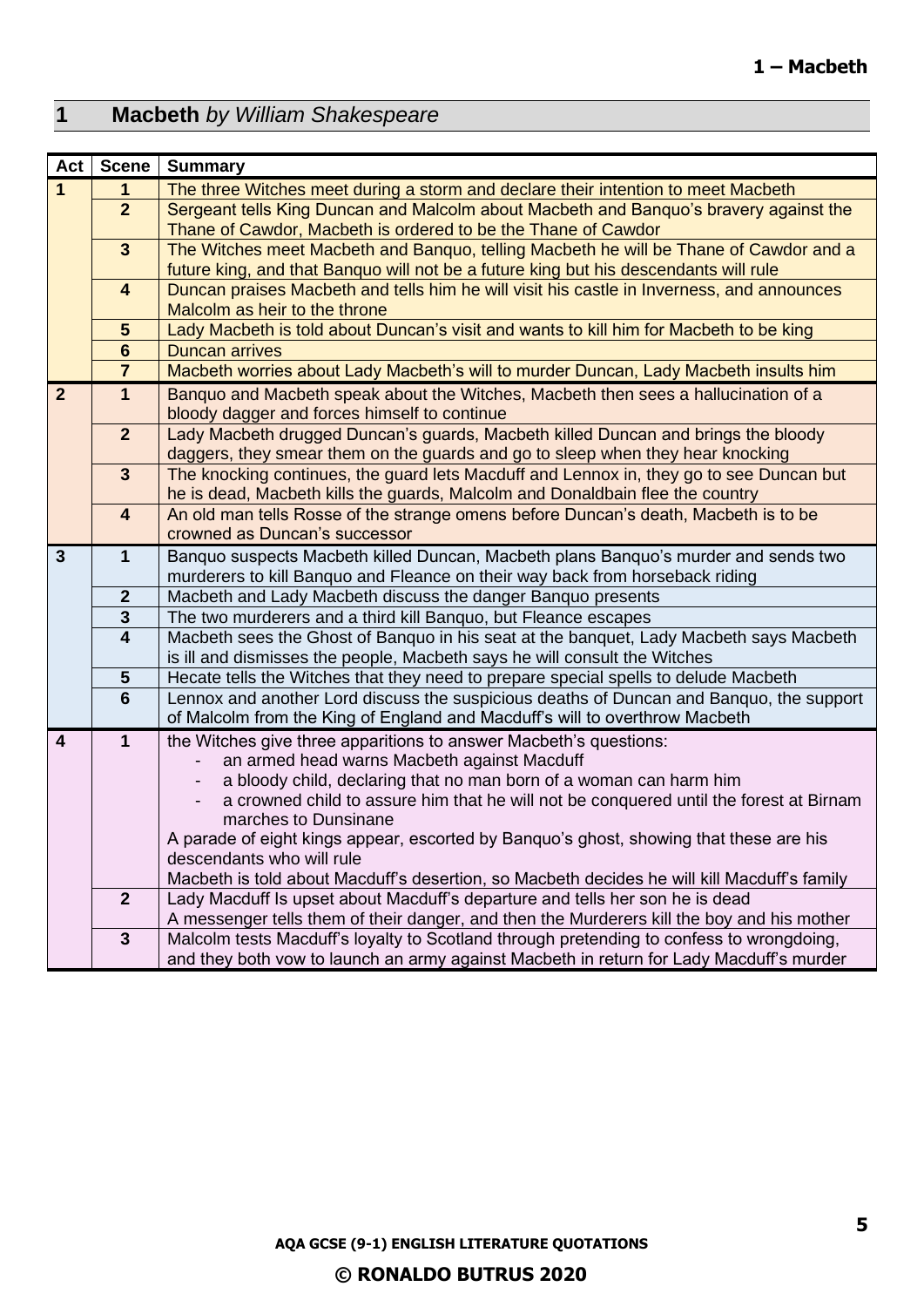#### **1 – Macbeth**

| 5                                                          |                | Lady Macbeth walks in her sleep and moans about blood on her hands, mentioning the<br>murders of Duncan, Lady Macduff and Banquo in front of a Gentlewoman and Doctor |
|------------------------------------------------------------|----------------|-----------------------------------------------------------------------------------------------------------------------------------------------------------------------|
|                                                            | 2 <sup>2</sup> | Scottish rebels against Macbeth warn of the approaching English army led by Malcolm,<br>Macduff and Siward at Birnam Wood                                             |
|                                                            |                |                                                                                                                                                                       |
| 3 <sup>1</sup>                                             |                | Macbeth says he does not fear the invaders because of the assurances of the Apparitions                                                                               |
|                                                            |                | The Doctor says he cannot cure Lady Macbeth of her hallucinations                                                                                                     |
|                                                            | 4              | Malcolm orders his soldiers to carry tree branches as camouflage                                                                                                      |
| 5 <sup>5</sup>                                             |                | Seyton reports to Macbeth that Lady Macbeth is dead, and a messenger reports that Birnam                                                                              |
|                                                            |                | Wood appears to be moving, Macbeth declares himself ready to die                                                                                                      |
|                                                            | 6              | Malcolm, Siward and Macduff approach the castle                                                                                                                       |
| Macbeth fights Siward and kills him<br>$\overline{7}$<br>8 |                |                                                                                                                                                                       |
|                                                            |                | Macbeth fights Macduff, who proclaims that he was surgically removed from his mother's                                                                                |
|                                                            |                | womb before birth, and Macduff kills Macbeth                                                                                                                          |
|                                                            | 9              | Macduff appears with Macbeth's head and hails Malcolm as King of Scotland, who declares                                                                               |
|                                                            |                | his supporters as Earls of Scotland                                                                                                                                   |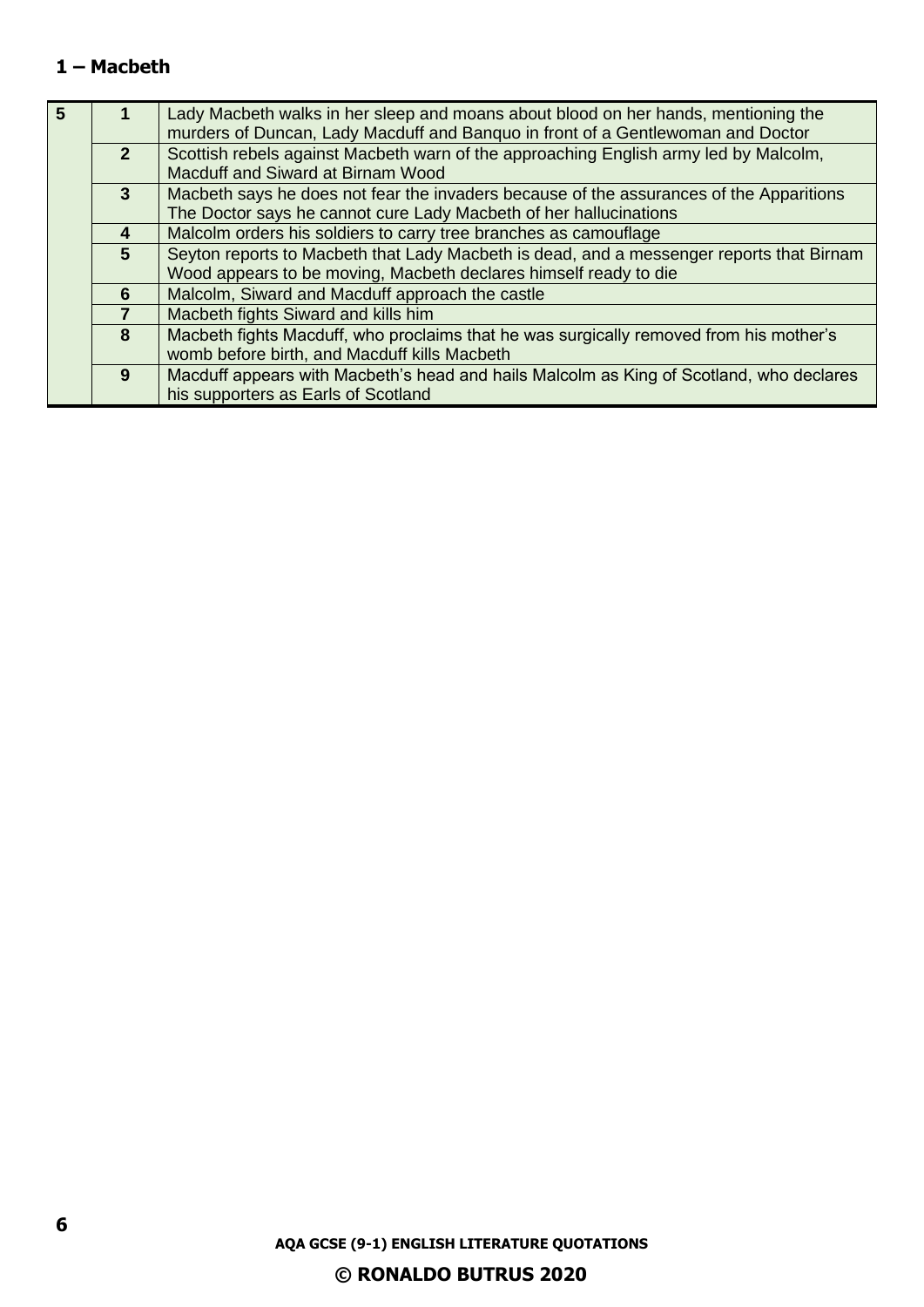## **MACBETH**

#### **Act 1**

*Stay, you imperfect speakers*

*such prophetic greeting*

*Why do you dress me In borrowed robes?*

*If chance will have me king, why, chance may crown me Without my stir.*

*Let not light see my black and deep desires.*

*We will proceed no further in this business.*

**Act 2** *(to Banquo) It shall make honour for you.*

*Is this a dagger which I see before me, The handle toward my hand? Come, let me clutch thee.*

*Proceeding from the heat-oppressed brain?*

*I go, and it is done. The bell invites me.*

*This is a sorry sight*

*I had most need of blessing, and "Amen" Stuck in my throat.*

*No, this my hand would rather The multitudinous seas incarnadine*

*there, the murderers, Steeped in the colours of their trade*

*Our fears in Banquo stick deep*

*wail his fall who I myself struck down*

*I require a clearness*

*We have scorched the snake, not killed it.*

*Better be with the dead […] Than on the torture of the mind to lie In restless ecstasy.*

*Oh, full of scorpions is my mind, dear wife!*

*Be innocent of the knowledge, dearest chuck*

#### **Act 3**

*The worm that's fled Hath nature that in time will venom breed*

*(to Ghost) Thou canst not say I did it. Never shake thy gory locks at me.*

*I have a strange infirmity*

*Hence, horrible shadow! Unreal mockery, hence!*

*Blood will have blood.*

#### **Act 4**

*(Apparition 1) Macbeth! Macbeth! Macbeth! Beware Macduff. Beware the thane of Fife.*

*(Apparition 2) none of woman born Shall harm Macbeth.*

*(Apparition 3) Macbeth shall never be vanquished until Great Birnam Wood to high Dunsinane hill Shall come against him.*

*Thou art too like the Spirit of Banquo. Down!*

#### **Act 5**

*I will not be afraid of death and bane*

*She should have died hereafter*

*Ring the alarum-bell! – Blow, wind! Come, wrack! At least we'll die with harness on our back.*

*(to Macduff) Curse you for telling me this […] damn the first man who cries "Stop! Enough!"*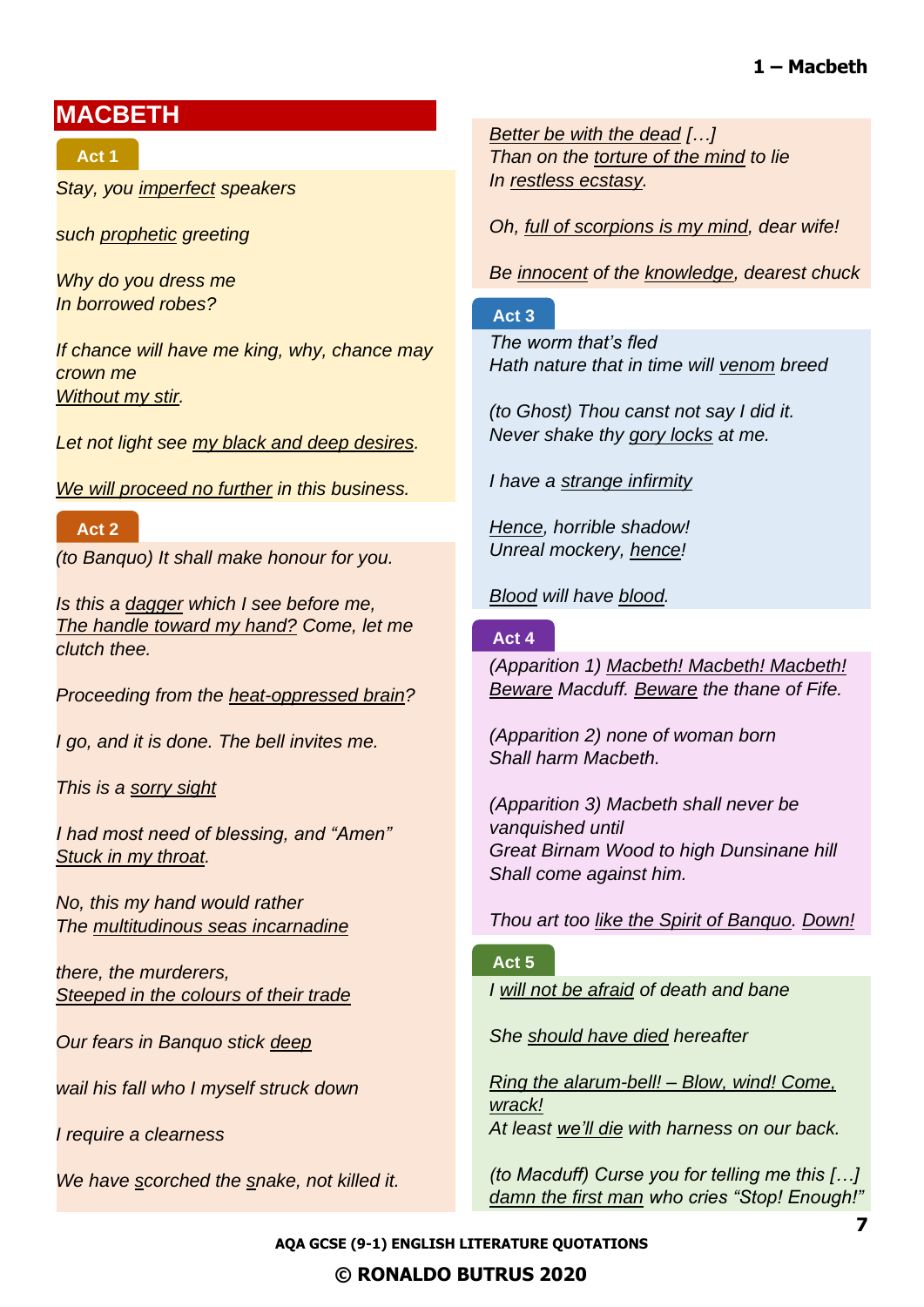#### **1 – Macbeth**

## **LADY MACBETH**

#### **Act 1 Act 2**

*That croaks the fatal entrance of Duncan Under my battlements.*

*Unsex me here, And fill me from the crown to the toe top-full Of direst cruelty. Make thick my blood.*

*And take my milk for gall*

*And pall thee in the dunnest smoke of hell […] Nor heaven peep through the blanket of the dark*

*Look like th'innocent flower, But be the serpent under't.*

*Only look up clear. To alter favour ever is to fear.*

*Was the hope drunk Wherein you dressed yourself? Hath it slept since?*

*And live a coward in thine own esteem*

*What beast was 't, then, That made you break this enterprise to me?*

*I would, while it was smiling in my face, […] dashed the brains out*

*A foolish thought, to say a sorry sight*

#### *Consider it not so deeply.*

*These deeds must not be thought After these ways. So, it will make us mad.*

*And wash this filthy witness from your hand. Why did you bring these daggers from the place?*

*Infirm of purpose!*

*My hands are of your colour, but I shame To wear a heart so white.*

#### **Act 3**

*Say to the king I would attend his leisure For a few words.*

*Are you a man?*

*This is the very painting of your fear. […] A woman's story at a winter's fire Authorised by her grandam*

*What, quite unmanned in folly?*

#### **Act 4**

*Yet here's a spot.*

*Out, damned spot! Out, I say! – One, two.*

*What, will my hands never be clean!*

*Here's the smell of blood still. All the perfumes of Arabia will not sweeten this little hand. Oh, Oh, Oh!*

*Come, come, come, come, give me your hand. What's done cannot be undone. – To bed, to bed, to bed!*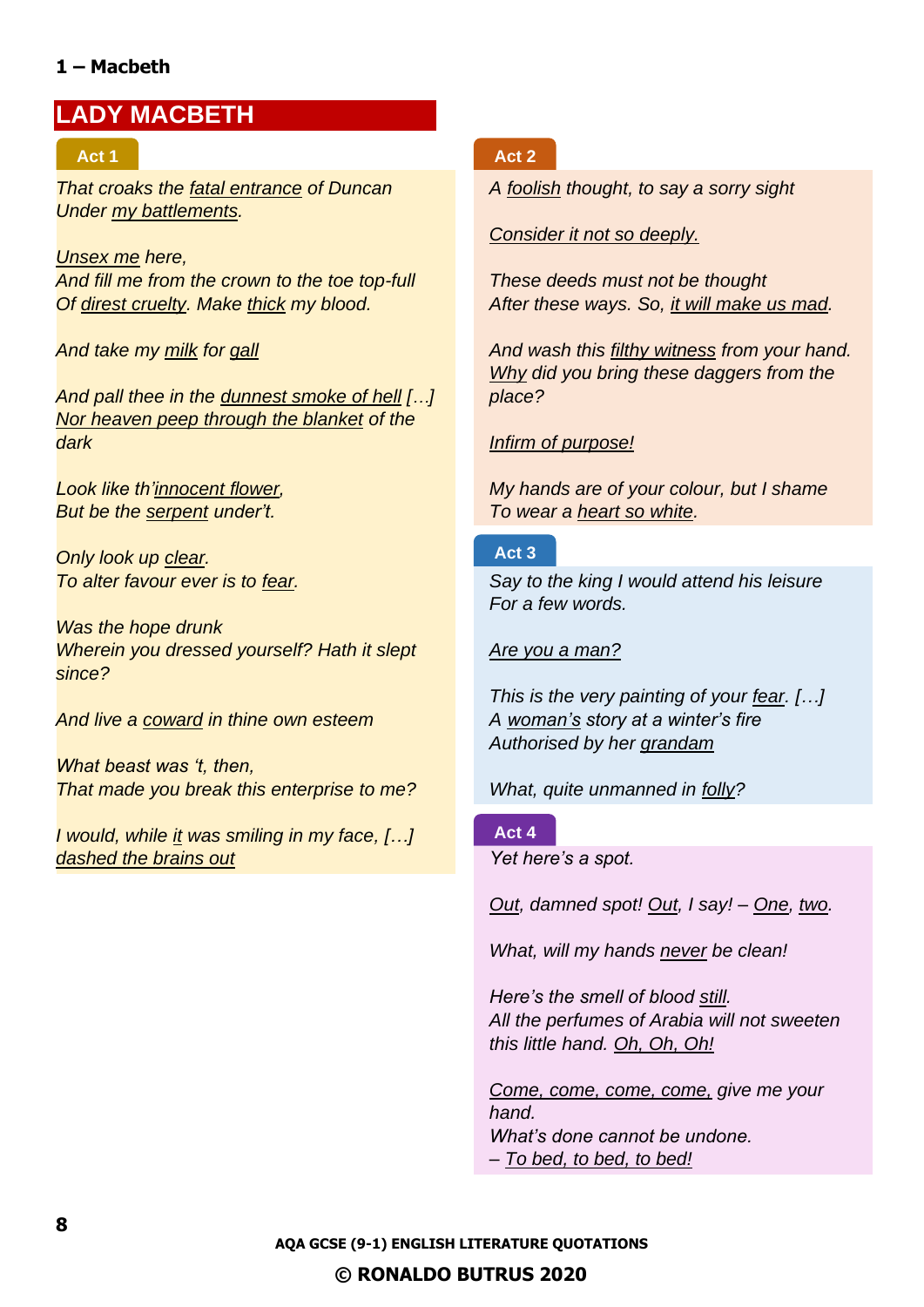#### **1 – Macbeth**

## **BANQUO**

#### **Act 1**

*So withered and so wild in their attire*

*Good sir, why do you start and seem to fear Things that do sound so fair?*

*You shall be king.*

*Worthy Macbeth, we stay upon your leisure.*

*My bosom franchised and allegiance clear*

#### **Act 3**

*Fly, good Fleance, fly, fly, fly! Thou may 'st revenge – O slave!*

### **THE WITCHES**

#### **Act 1**

*In thunder, lightning, or in rain?*

*When the hurly-burly's done, When the battle's lost and won.*

*(to cat) I come, Graymalkin!*

*Fair is foul, and foul is fair*

#### **Act 3**

*Hath been but for a wayward son, Spiteful and wrathful*

*Double, double toil and trouble, (repeated later) Fire burn, and cauldron bubble.*

#### **Act 4**

*Seek to know no more*

*FIRST WITCH: show SECOND WITCH: show THIRD WITCH: show*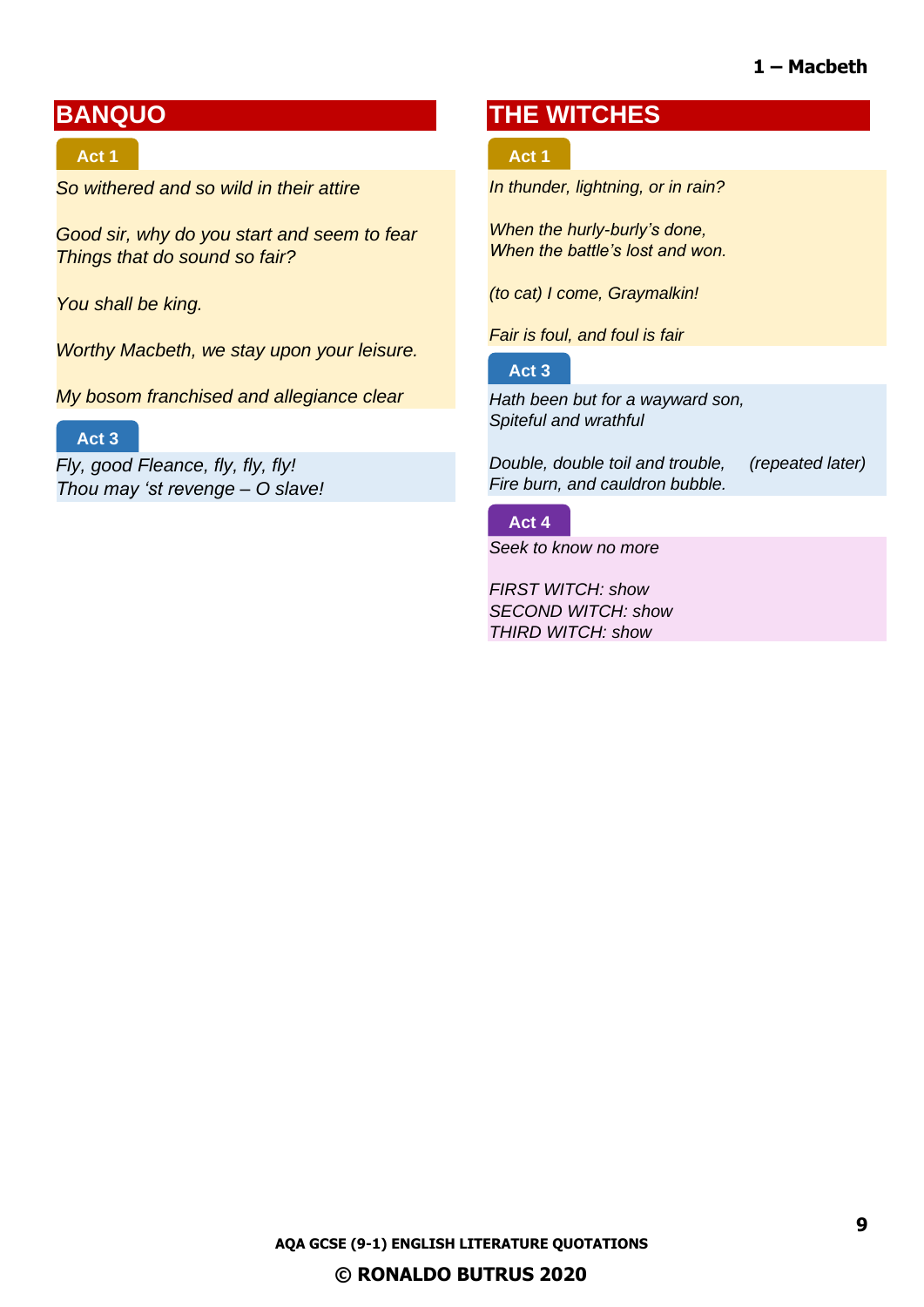#### **2 – A Christmas Carol**

# <span id="page-9-0"></span>**2 A Christmas Carol** *by Charles Dickens*

| <b>Stave</b>            | <b>Summary</b>                                                                                       |
|-------------------------|------------------------------------------------------------------------------------------------------|
| $\overline{\mathbf{1}}$ | Scrooge is working in his counting house and watching over his clerk, Bob Cratchit                   |
|                         | He does not want to pay for another lump of coal to heat the office                                  |
|                         | Scrooge's nephew, Fred, wishes Scrooge a Merry Christmas but Scrooge does not want it                |
|                         | When he comes home, he thinks he can see an image of Marley on his doorknocker                       |
|                         | After double locking the door and sitting by the fire in his nightgown, the bells go off and he sees |
|                         | Marley's Ghost, wrapped in chains                                                                    |
|                         | Marley's Ghost warns Scrooge of his ways and urges him to change them                                |
|                         | He is warned of three ghosts which he will encounter over the next three nights                      |
| $\overline{2}$          |                                                                                                      |
|                         |                                                                                                      |
|                         |                                                                                                      |
|                         |                                                                                                      |
|                         |                                                                                                      |
|                         |                                                                                                      |
|                         |                                                                                                      |
| $\mathbf{3}$            |                                                                                                      |
|                         |                                                                                                      |
|                         |                                                                                                      |
|                         |                                                                                                      |
|                         |                                                                                                      |
|                         |                                                                                                      |
|                         |                                                                                                      |
| 4                       |                                                                                                      |
|                         |                                                                                                      |
|                         |                                                                                                      |
|                         |                                                                                                      |
|                         |                                                                                                      |
|                         |                                                                                                      |
|                         |                                                                                                      |
| 5                       |                                                                                                      |
|                         |                                                                                                      |
|                         |                                                                                                      |
|                         |                                                                                                      |
|                         |                                                                                                      |
|                         |                                                                                                      |
|                         |                                                                                                      |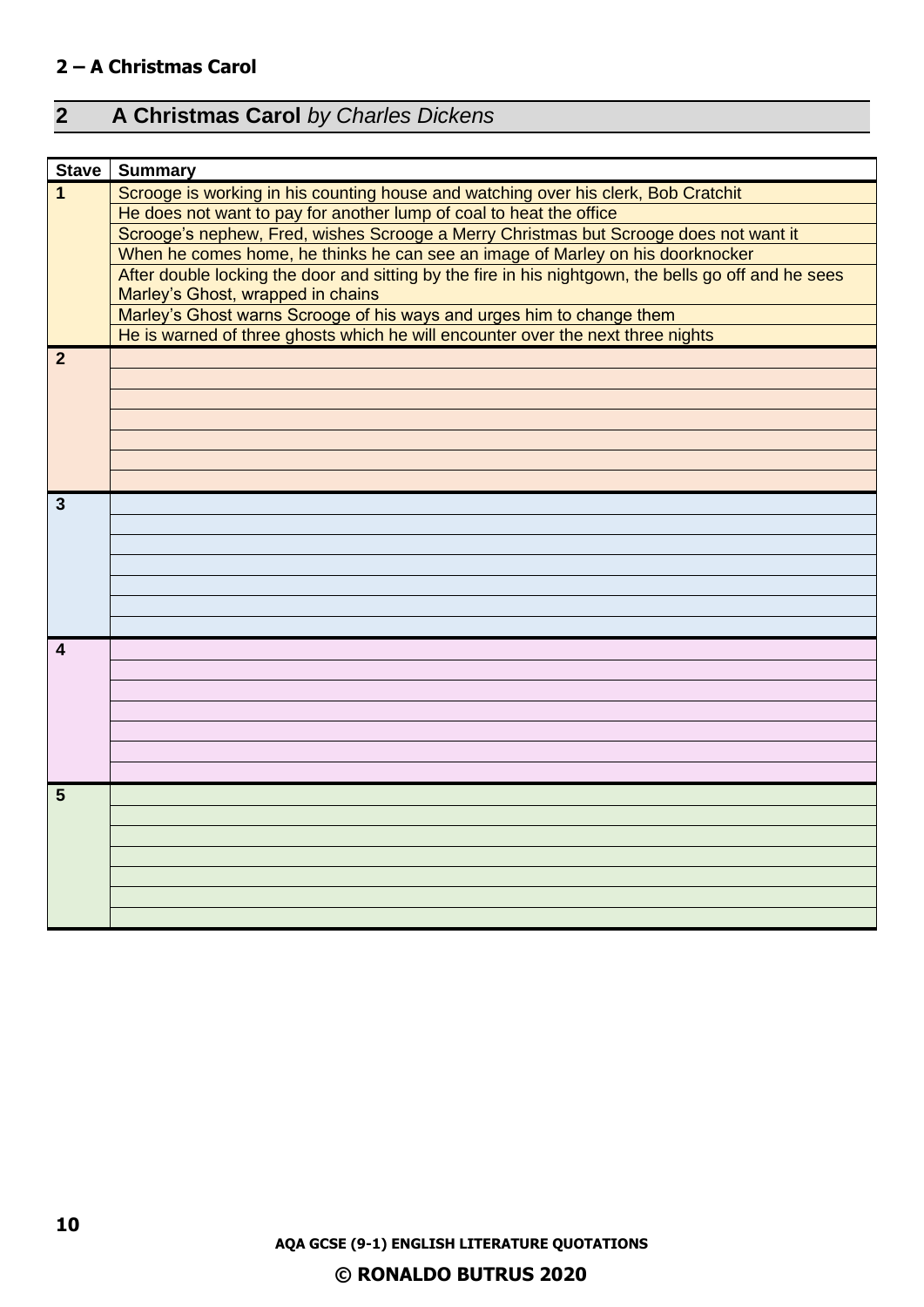#### **2 – A Christmas Carol**

#### **Stave 1**

*Old Marley was as dead as a doornail.*

*a squeezing, wrenching, grasping, scraping, clutching, covetous, old sinner!*

*Hard and sharp as flint*

*solitary as an oyster*

*warning all human sympathy to keep its distance*

*old Scrooge sat busy in his counting house*

*a time for finding yourself a year older, and not an hour richer*

*boiled with his own pudding and buried with a stake of holly through his heart*

*(Fred) a kind, forgiving, charitable, pleasant time*

*"Good afternoon!", said Scrooge (repeated 5 times)*

*to decrease the surplus population*

*darkness is cheap and Scrooge liked it*

*There's more of gravy than of grave about you, whatever you are!*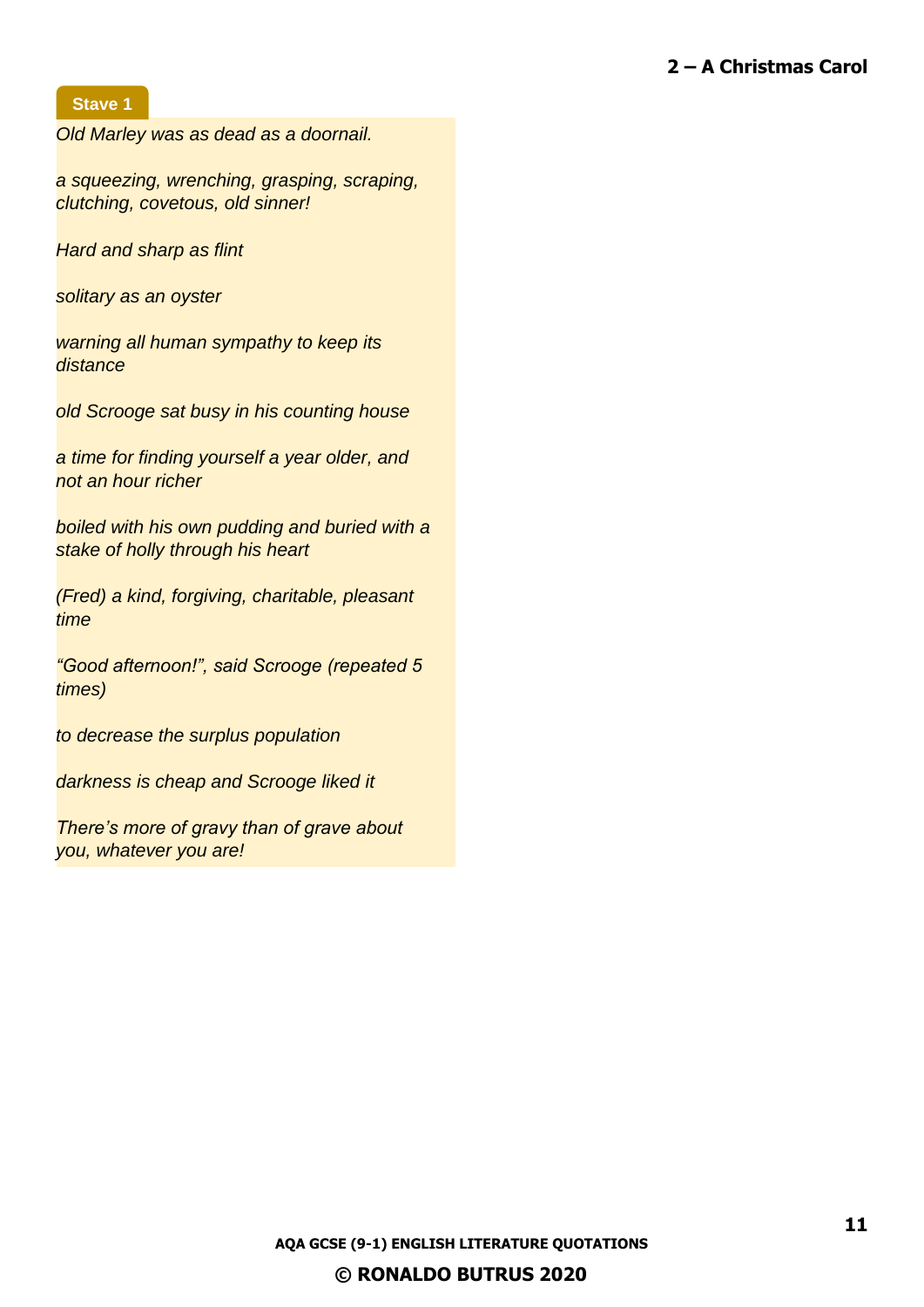#### **3 – An Inspector Calls**

#### <span id="page-11-0"></span>**3 An Inspector Calls** *by JB Priestley*

#### **Arthur Birling Community Community Community Community Community Community Community Community Community Community**

*(heavy-looking, rather portentous man)*

*I speak as a hard-headed business man*

*lower costs and higher prices*

*community and all that nonsense*

*wretched girl's suicide*

*I can't accept any responsibility*

*I've got to cover this up as soon as I can*

*(Eric) because you're not the kind of father a chap could go to*

*(to Sheila) you hysterical young fool*

*(to Eric) You're the one I blame for this*

*There's every excuse for what your mother and I did*

*Probably a socialist or some sort of crank*

*When you're married you'll realize that men with important work to do sometimes have to spend nearly all their time and energy on their business*

*Girls of that class –*

*You know of course that my husband was Lord Mayor only two years ago and that he's still a magistrate*

*We've done a great deal of useful work in helping deserving cases*

*I think she only had herself to blame*

*I consider I did my duty*

*Go and look for the father of the child. It's his responsibility*

*find this young man and make sure he's compelled to confess in public his responsibility*

*Sheila, I simply don't understand your attitude*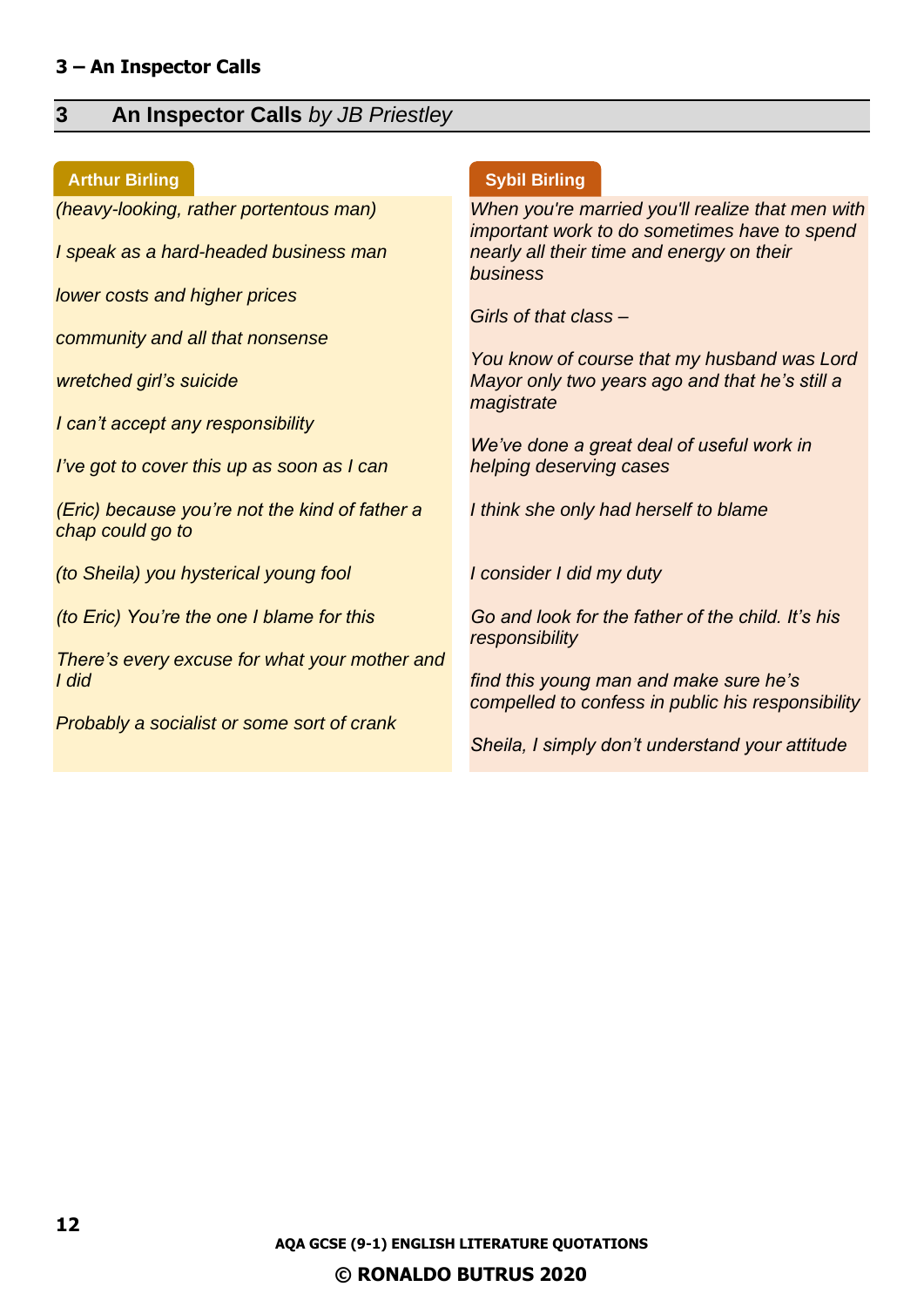#### **3 – An Inspector Calls**

#### **Sheila Birling Transfer Contract Contract Contract Contract Contract Contract Contract Contract Contract Contract Contract Contract Contract Contract Contract Contract Contract Contract Contract Contract Contract Contract**

*(at the start) mummy (progressively) mother*

*I know I'm to blame*

*we really must stop these silly pretences*

*so I am really responsible*

*you don't seem to have learnt anything*

*between us we killed her*

*these girls aren't cheap labour – they're people*

*(Sheila) I knew anyhow you were lying about those months last year*

*(breaks off) My God!*

*I'm sorry, Sheila*

*But how do you know it's the same girl?*

*(at the end) Everything's all right now, Sheila. What about this ring?*

*I suppose it was inevitable*

*(Birling) lower costs and higher prices (Gerald) Hear, hear!*

*I don't come into this suicide business*

*(Birling) son of Sir George Croft*

*(who is uneasy, sharply) Here, what do you mean?*

*(involuntarily) My God!*

*I'd have let her stay*

*That might have started it*

*(Eric enters, looking extremely pale and distressed)*

*You know, don't you?*

*I was in that state when a chap easily turns nasty*

*she was pretty and a good sport*

*you killed her yes, and you killed her you killed them both*

#### *I did what I did*

#### **Gerald Croft Inspector Goole**

*It's my duty to ask questions*

*Public men, Mr Birling, have responsibilities as well as privileges*

*(an impression of massiveness, solidity and purpose)*

*Burnt her inside out, of course*

*but there are millions and millions and millions of Eva Smiths and John Smiths still left with us*

*We don't live alone. We are members of one body. We are responsible for each other.*

*then they well be taught it in fire and bloody and anguish. Good night.*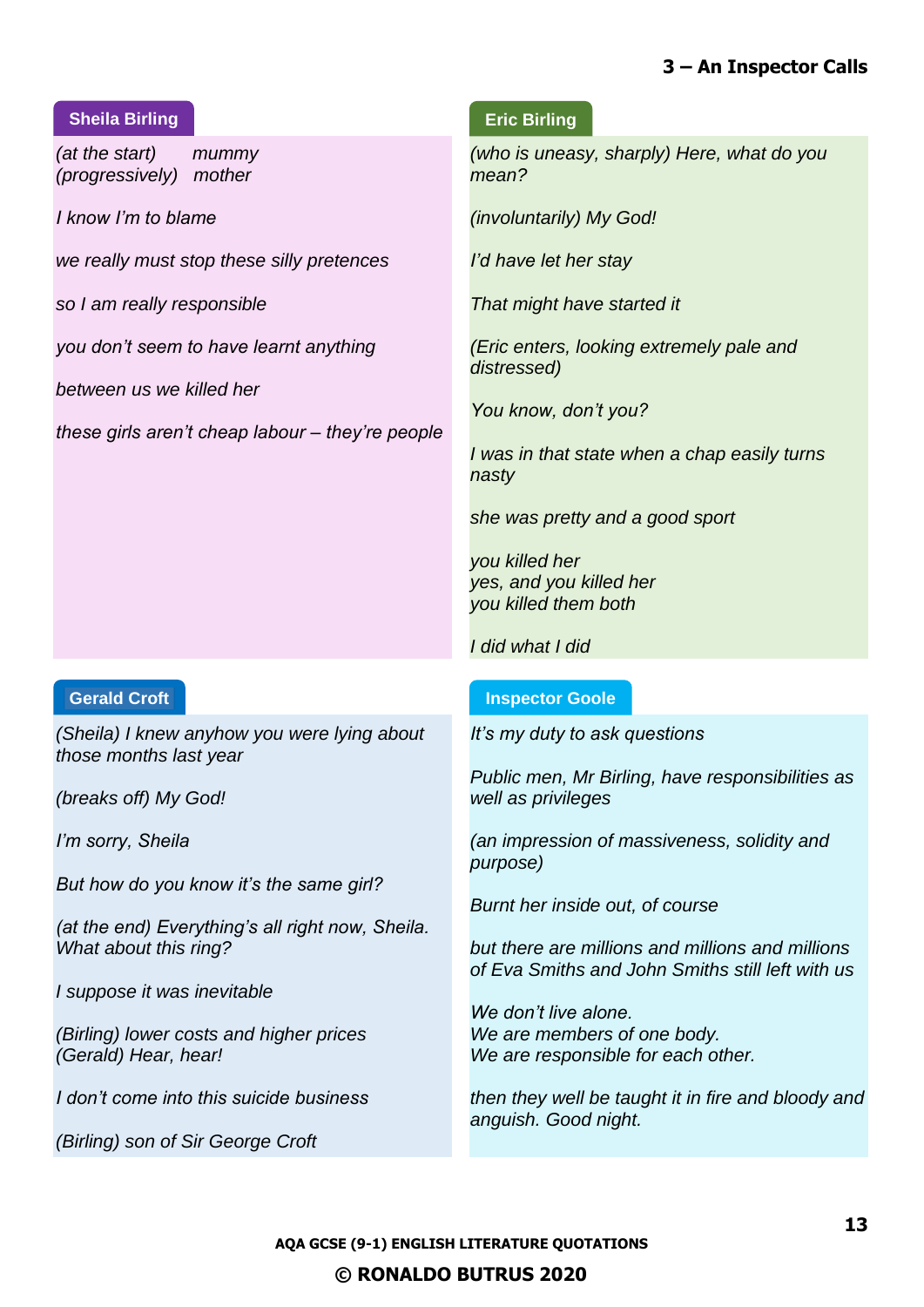## <span id="page-13-0"></span>**4 Power and Conflict** *from Poems Past and Present, AQA Anthology*

| Ozymandias by Percy Bysshe Shelley           | The Prelude (extract) by William Wordsworth                         |
|----------------------------------------------|---------------------------------------------------------------------|
|                                              |                                                                     |
| stand in the desert                          | (led by her)                                                        |
|                                              |                                                                     |
| shatter'd visage                             | Leaving behind her still []                                         |
|                                              | Small circles []                                                    |
| whose frown,                                 | Until they melted all into one track                                |
| And wrinkled lip, and sneer of cold command  |                                                                     |
|                                              | Proud of his skill, to reach a chosen point                         |
| which yet survive, stamp'd on these lifeless | With an <i>unswerving line</i>                                      |
| things                                       |                                                                     |
|                                              | The horizon's utmost boundary; far above                            |
| the hand that mocked them and the heart that | Was nothing but the stars and the grey sky                          |
| <u>fed</u>                                   |                                                                     |
| boundless and bare                           | a huge peak, black and huge,<br>as if with voluntary power instinct |
| The lone and level sands stretch far away    | Upreared its head.                                                  |
|                                              |                                                                     |
| London by William Blake                      | in grave and serious mood                                           |
|                                              |                                                                     |
| In every cry of every man,                   | for many days, my brain                                             |
| In every infant's cry of fear,               | Worked with a dim and undetermined sense                            |
| In every voice, in every ban,                |                                                                     |
| The mind-forged manacles I hear.             | Remained, no pleasant images of trees,                              |
|                                              | Of sea or sky, no colours of green fields                           |
| black'ning church appals                     |                                                                     |
|                                              | were a trouble to my dreams.                                        |
| Runs in <b>blood</b> down palace walls       |                                                                     |
|                                              |                                                                     |
| How the youthful harlot's curse              |                                                                     |
|                                              |                                                                     |
| And blights with plagues the marriage hearse |                                                                     |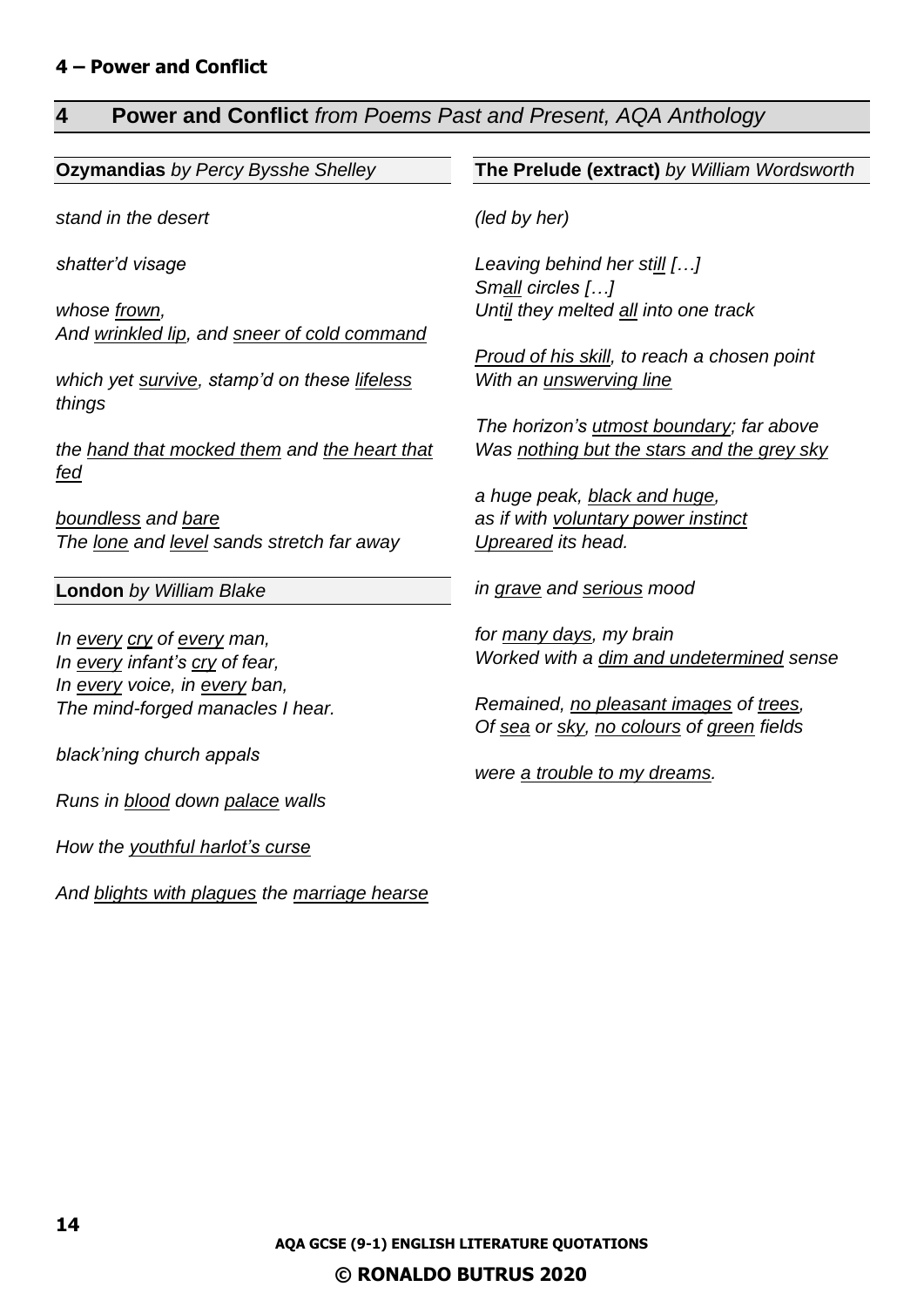#### **My Last Duchess** *by Robert Browning*

*Looking as if she were alive*

*Will't please you sit and look at her?*

*The curtain I have drawn for you*

*they would ask me, if they durst*

*how shall I say? – too soon made glad, Too easily impressed; she liked whate'er She looked on, and her looks went everywhere*

*My gift of a nine-hundred-years-old name*

*I gave commands; Then all smiles stopped altogether* **The Charge of the Light Brigade**  *by Alfred Lord Tennyson*

*Half a league, half a league, Half a league onward,*

*Theirs not to make reply, Theirs not to reason why, Theirs but to do and die:*

*All in the valley of Death Rode the six hundred. […] Into the valley of Death Rode the six hundred. […] Into the valley of Death Rode the six hundred. […] Into the jaws of Death, Into the mouth of Hell, Rode the six hundred. […] Then they rode back, but not Not the six hundred. […] All that was left of them, Left of six hundred. […] Honour the Light Brigade, Noble six hundred!*

*shot and shell […] shatter'd and sunder'd All the world wonder'd*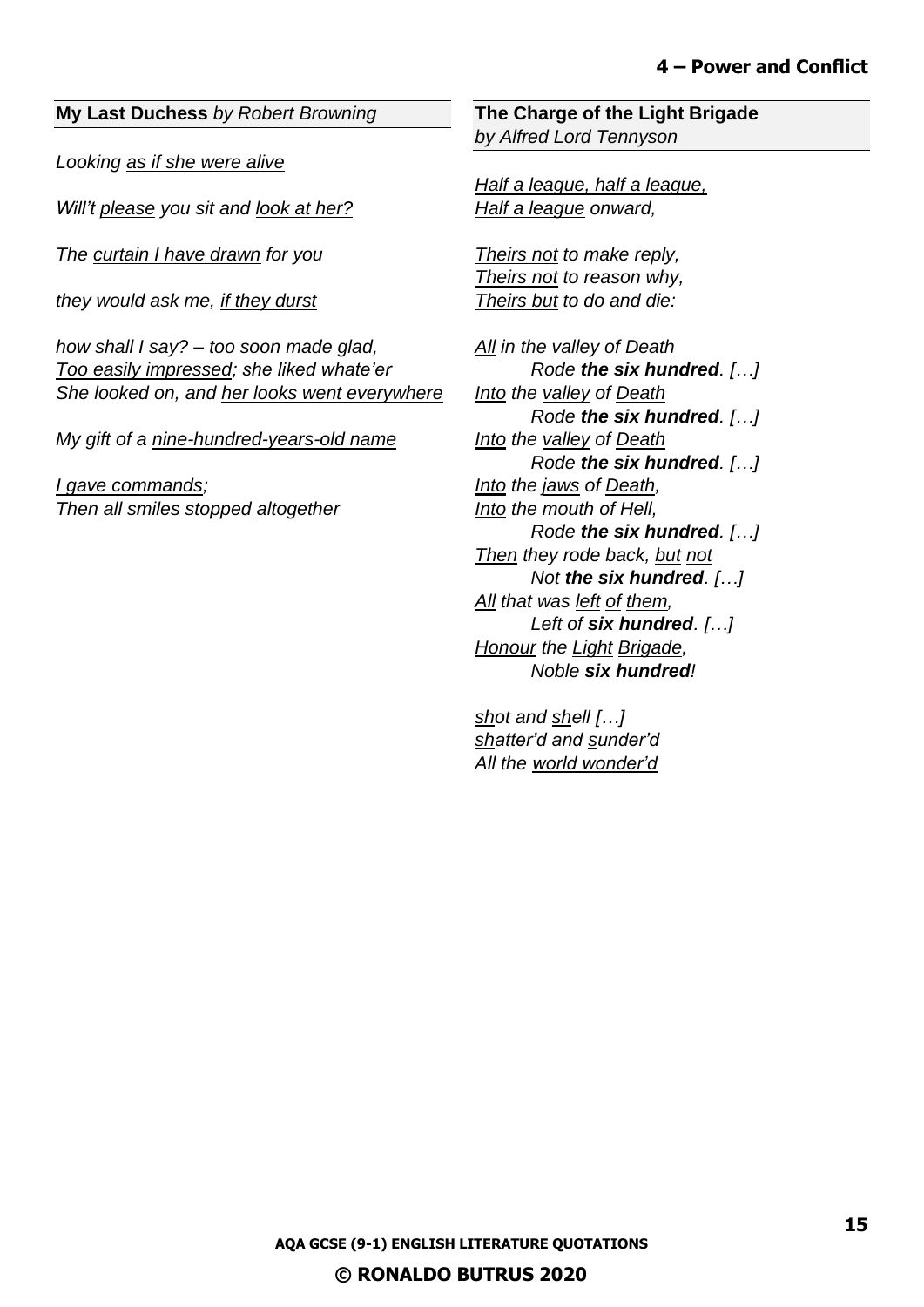#### **4 – Power and Conflict**

**Exposure** *by Wilfred Owen*

*Our brains ache in the merciless iced east winds that knive us…*

*confuse our memory […] Worried by silence […] sentries whisper, curious, nervous*

*What are we doing here?*

*Sudden successive flights of bullets streak the silence.*

*Slowly our ghosts drag home*

*Nor ever suns smile true on child, or field, or fruit […] For love of God seems dying.*

*All their eyes are ice, But nothing happens*

**Storm on the Island** *by Seamus Heaney*

*We are prepared: we build our houses squat, Sink walls in rock and roof them with good slate*

*Blast: you know what I mean […] you can listen to the thing you fear*

*Exploding comfortably down on the cliffs*

*And strafes invisibly. Space is a salvo. We are bombarded by the empty air.*

*Strange, it is a huge nothing we fear*

**Bayonet Charge** *by Ted Hughes*

*Suddenly he awoke and was running – raw In raw-seamed hot khaki, his sweat heavy,*

*Bullets smacking the belly out of the air*

*The patriotic tear that had brimmed in his eye*

*Sweating like molten iron from the centre of his chest*

*In bewilderment then he almost stopped*

*Like a man who has jumped up in the dark and runs Listening between his footfalls for the reason Of his still running*

*And crawled in a threshing circle*

*King, honour, human dignity, etcetera Dropped like luxuries*

*His terror's touchy dynamite.*

**Remains** *by Simon Armitage*

*On another occasion, we get sent out*

*And one of them legs it up the road, probably armed, possibly not.*

*I see every round as it rips through his life – I see broad daylight on the other side.*

*sort of inside out*

*tosses his guts back into his body. Then he's carted off in the back of a lorry.*

*here and now, his bloody life in my bloody hands.*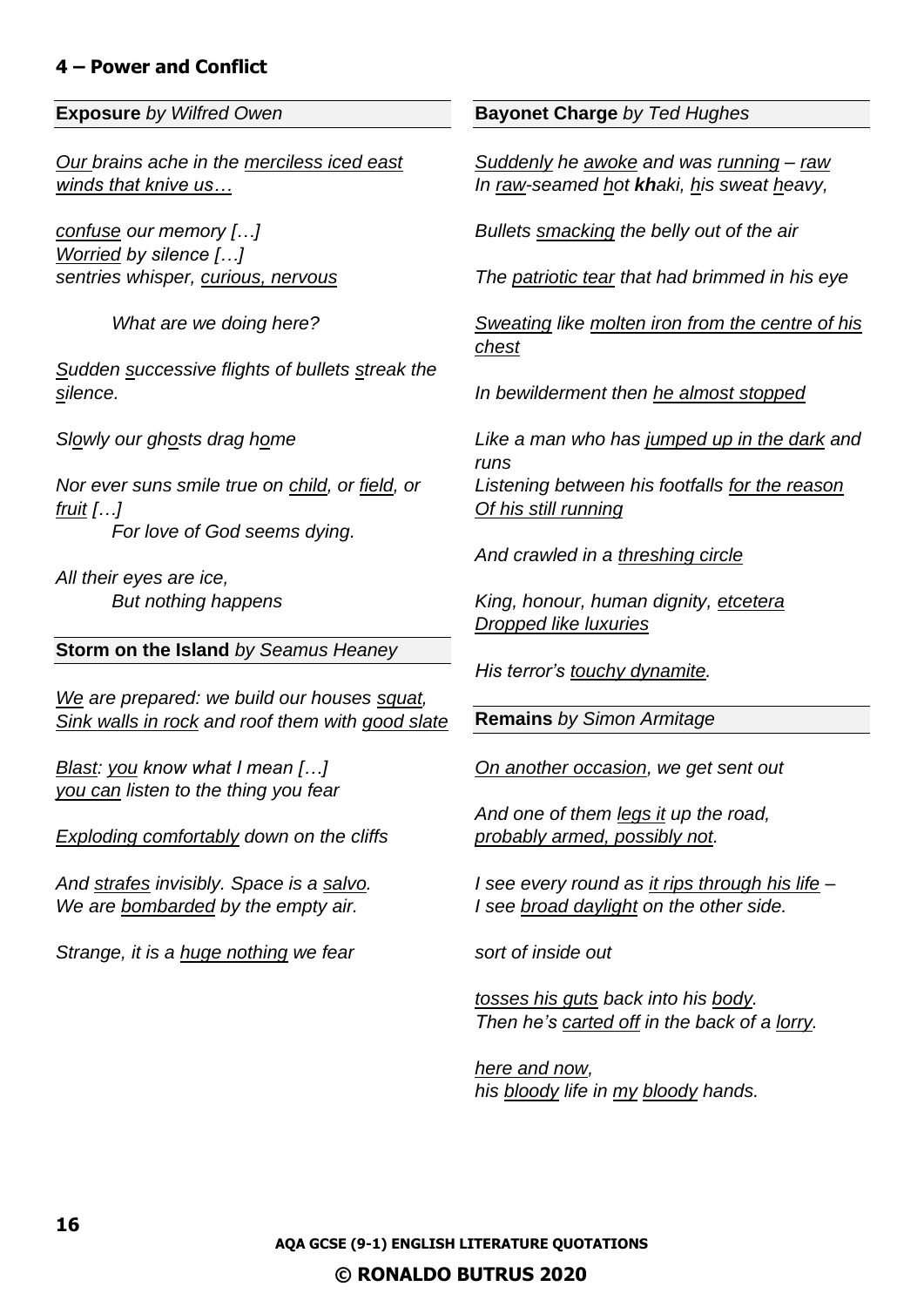#### **4 – Power and Conflict**

#### **Poppies** *by Jane Weir*

*individual war graves*

*spasms of paper red*

*Sellotape bandaged around my hand*

*the gelled blackthorns of your hair*

*A split second and you were away, intoxicated*

*without a winter coat or reinforcements of scarf, gloves*

*inscriptions on the war memorial*

*an ornamental stitch. I listened, hoping to hear your playground voice catching on the wind*

**War Photographer** *by Carol Ann Duffy*

*In his darkroom he is finally alone with spools of suffering set out in ordered rows.*

*Belfast. Beirut. Phnom Penh. All flesh is grass.*

*He has a job to do.*

*of running children in a nightmare treat*

*Something is happening.*

*a half-formed ghost.*

*A hundred agonies in black and white*

*he earns his living and they do not care.*

**Tissue** *by Imtiaz Dharker*

*Paper that lets the light shine through, this is what could alter things.*

*the kind you find in […] the back of the Koran […] written in the names and histories*

*pages smoothed and stroked and turned*

*If buildings were paper, I might feel their drift, see how easily they fall away on a sigh, a shift*

#### *Maps too.*

*Fine slips from grocery shops […] might fly our lives like paper kites.*

*with living tissue, raise a structure never meant to last, of paper smoothed and stroked*

*turned into your skin.*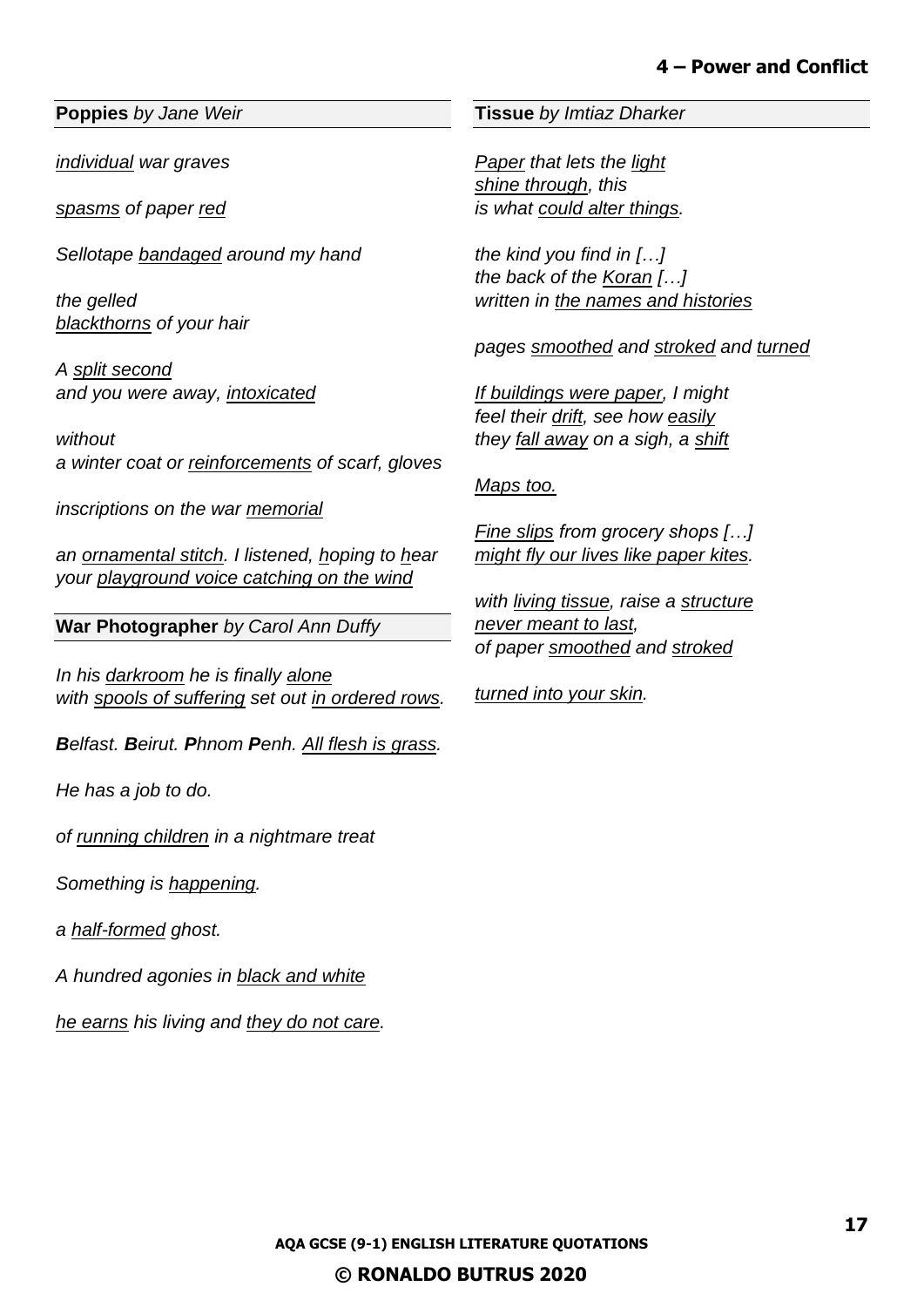#### **4 – Power and Conflict**

**The Emigrée** *by Carol Rumens*

*There once was a country…*

*my original view, the bright, filled paperweight.*

*I am branded by an impression of sunlight.*

*The white streets of that city*

*Soon I shall have every coloured molecule of it.*

*It tastes of sunlight.*

*I have no passport, there's no way back at all but my city comes to me in its own white plane.*

*They accuse me of absence, they circle me. They accuse me of being dark in their free city.*

*my shadow falls as evidence of sunlight.*

#### **Checking Out Me History** *by John Agard*

*Dem tell me Wha dem want to tell me*

*Bandage up me eye with me own history Blind me to me own identity*

*bout 1066 and all dat bout Dick Whittington and he cat*

*no dem never tell me bout dat*

*de man who discover de balloon and de cow who jump over de moon […] de dish ran away with de spoon*

*see-far woman of mountain dream fire-woman hopeful stream to freedom river*

*a healing star a yellow sunrise*

**Kamikaze** *by Beatrice Garland*

*the little fishing boats strung out like bunting*

*dark shoals of fishes flashing silver*

*a tuna, the dark prince, muscular, dangerous*

*they treated him as though he no longer existed*

*was no longer the father we loved.*

*he must have wondered which had been the better way to die.*